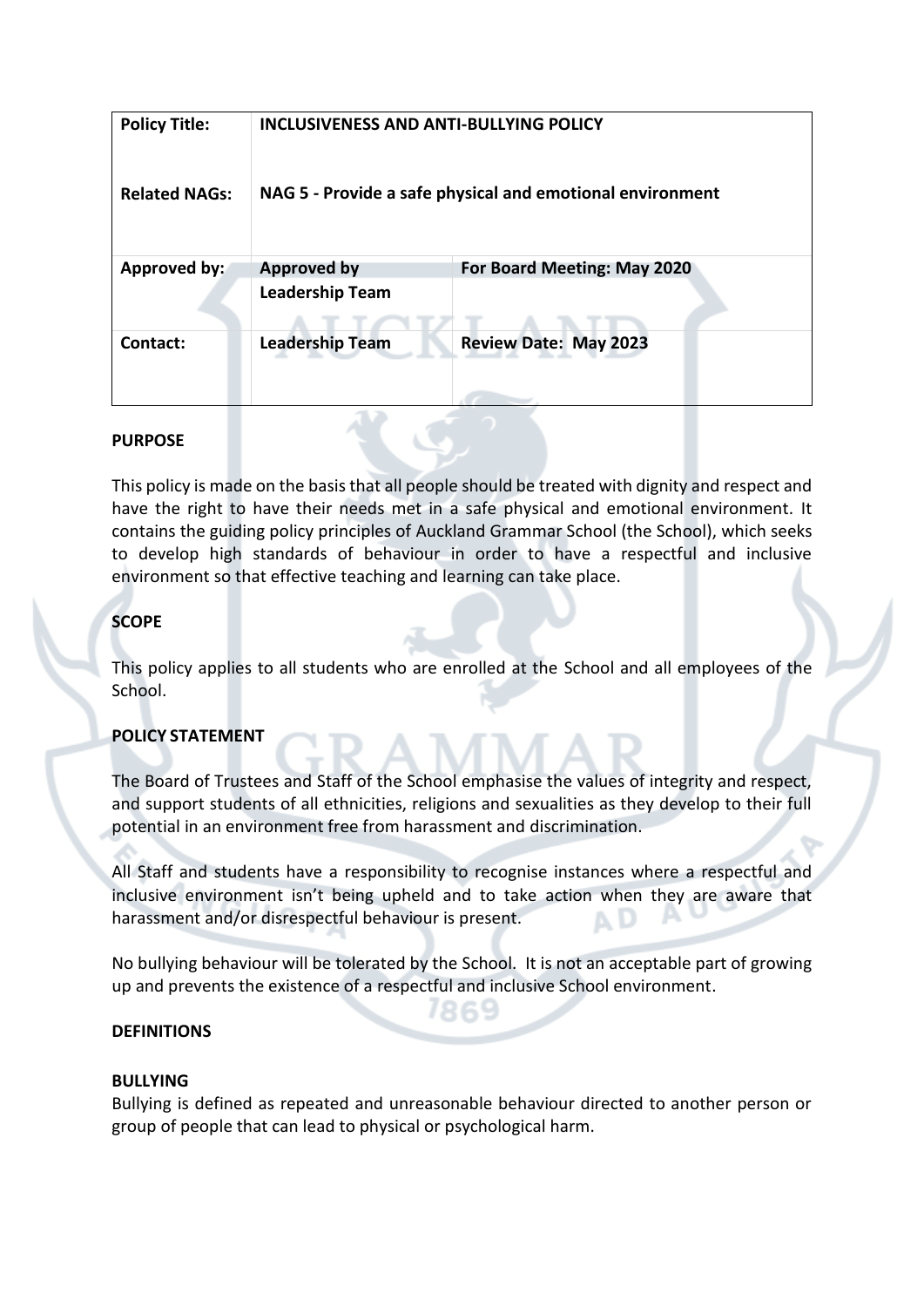Bullying will often (but not always) have the following four common features:

- 1. It is deliberate
- 2. It is repeated over a period of time (and can involve a range of actions over time)
- 3. It has a detrimental effect on the physical or psychological well-being of the recipient (being behaviour that a reasonable person in the same circumstances would see as unreasonable)
- 4. The person who bullies has and exercises power inappropriately over another individual

Bullying can generally be categorised as being either personal attacks (direct bullying) or taskrelated attacks (indirect bullying). Examples include:

| <b>Personal Attacks (Direct)</b>                  | <b>Task-related Attacks (Indirect)</b>     |
|---------------------------------------------------|--------------------------------------------|
| Physical actions (e.g. hitting, kicking, taking   | Giving unachievable tasks - impossible     |
| belongings)                                       | deadlines – unmanageable workloads –       |
|                                                   | setting up to fail                         |
| Verbal attacks (e.g. name calling, insulting      | Constant criticism of work                 |
| remarks about another person)                     |                                            |
| Spreading inappropriate and/or incorrect          | Changing goalposts or targets              |
| stories                                           |                                            |
| Being shouted or yelled at                        | Withholding or concealing information      |
|                                                   | information goes missing                   |
| Ignoring - excluding - silent treatment -         | Reducing opportunities for expression      |
| isolating                                         | interrupting when speaking                 |
| Attacking a person's belief, attitudes,           | Lack of trust                              |
| lifestyle or appearance                           |                                            |
| Threats of violence                               | Sabotage                                   |
| Cyberbullying - creating, sending, saving, or     | Meaningless tasks - unpleasant jobs        |
| sharing material online that may offend or        | belittling a person's ability              |
| harass another person                             |                                            |
| Humiliation (in public or private)                | Scapegoating                               |
| Unwanted sexual approaches, offers, or            | Not given enough training or resources     |
| physical contract                                 |                                            |
| Ridiculing $-$ insulting $-$ teasing $-$ unwanted | Supplying incorrect or unclear information |
| jokes - sarcasm                                   |                                            |

Bullying is not:

- 1. One-off or occasional instances of forgetfulness, rudeness or tactlessness
- 2. Setting high standards
- 3. Constructive feedback and legitimate advice
- 4. A manager or teacher requiring reasonable verbal or written instructions to be carried out
- 5. A single incident of unreasonable behaviour
- 6. Warning or disciplining students or Staff in line with disciplinary procedures
- 7. Reasonable management actions delivered in a reasonable way
- 8. Differences in opinion or personality clashes that do not escalate into bullying, harassment or violence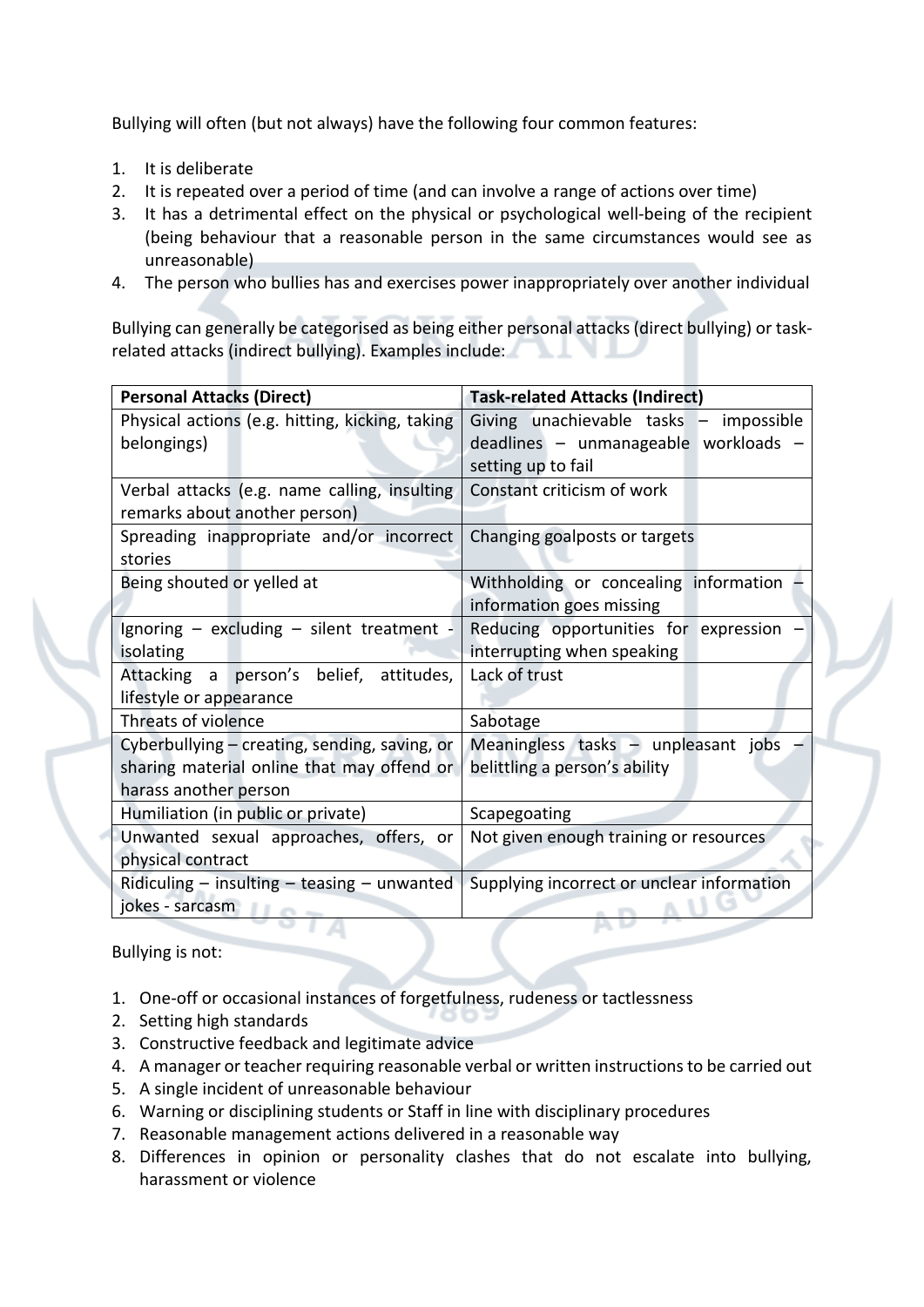### **HARASSMENT AND DISCRIMINATION**

**Harassment:** Students and Staff shall not harass, verbally abuse or intimidate other students, staff members or members of the community (including sexual or racial harassment).

**Discrimination:** Students and Staff shall not engage in discriminatory behaviour towards others. The prohibited grounds of discrimination include race, national or ethnic origin, colour, religion, ethical belief, age, gender, sexual orientation, marital status, disability, political opinion or family status.

Discrimination and harassment may occur as part of bullying behaviour, or they can occur as stand-alone behaviour. Whatever the context, discrimination and harassment will not be tolerated by the School.

### **RESPONSIBILITIES**

The School will:

- 1. Ensure, so far as is reasonably practicable, that it provides a safe environment for all students and Staff
- 2. Have clearly defined procedures for reporting bullying, harassment and/or discrimination
- 3. Have clearly defined strategies for dealing with bullying, harassment and/or discrimination

### **EDUCATION, PUBLICITY AND PREVENTION**

The School operates an inclusive whole school approach to teaching and learning that includes all Staff, students, the Board of Trustees and the parent/legal guardian community.

The School's philosophy regarding bullying, harassment and discrimination and the range of strategies available to alleviate it is made explicit to students, Staff and parents/legal guardians in the following ways:

### **Students,** through:

- a) The Health Curriculum
- b) Special Guidance programmes
- c) Clear and explicit standards set by teachers in their individual classrooms
- d) Communications from the Headmaster in daily assemblies and publications
- e) The digital citizenship seminar and the signing of ICT Policy documents regarding the acceptable use of IT

1869

#### **Staff,** through:

- a) The Staff Handbook
- b) Professional Development

### **Parents/Legal Guardians,** through:

- a) School communications e.g. Headmaster's Bulletins, the School website
- b) Annual Parent Teacher meetings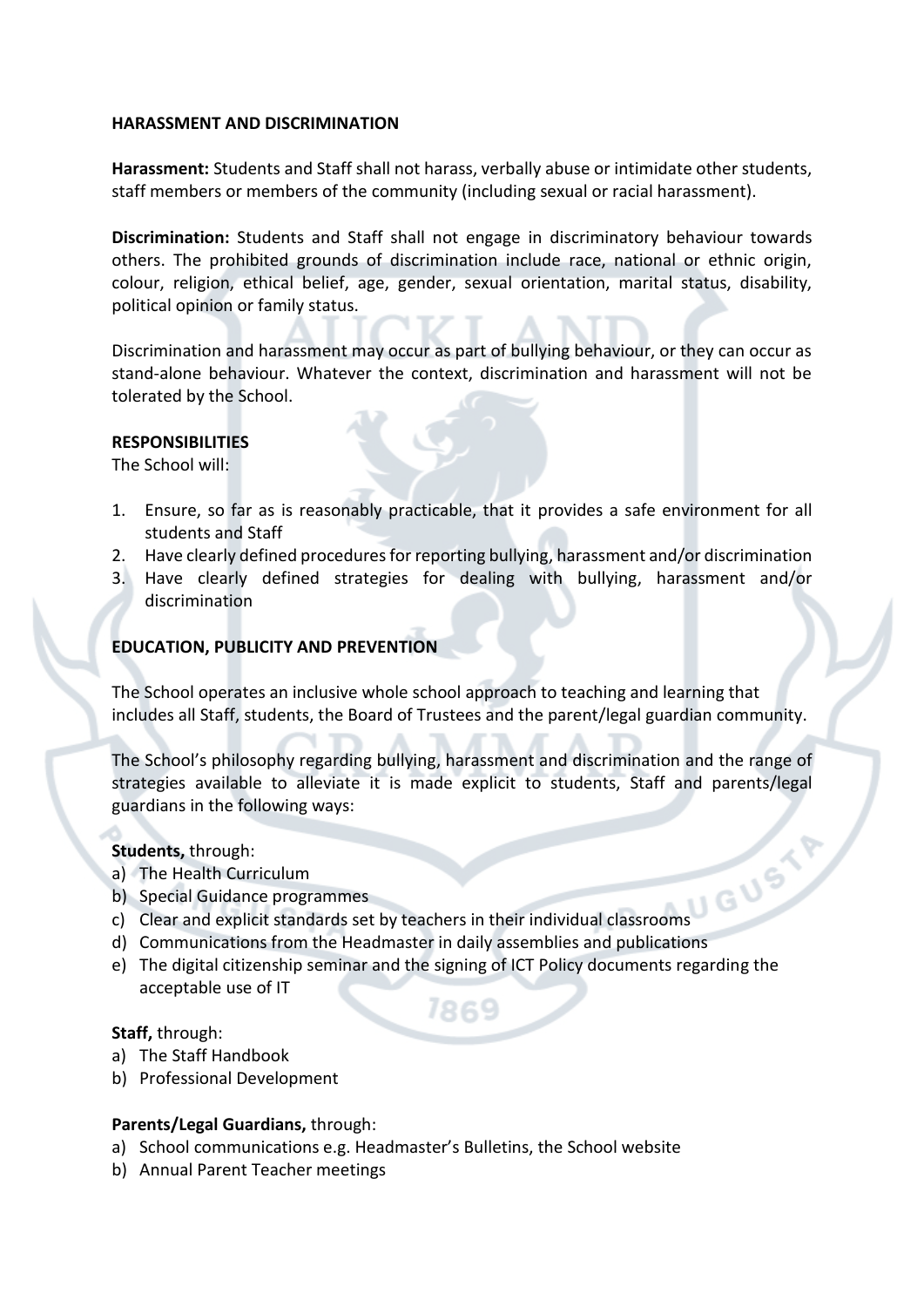c) Parent Information evenings

**ER ANGUSTA** 

### **Related Documents**

*Education and Training Act 2020 Health and Safety at Work Act 2015* National Administrative Guidelines The WorkSafe Guidelines on Preventing and Responding to Bulling at Work

### **Appendices**

The following appendices provide information relating to the School's approach when responding to allegations of bullying, harassment and discrimination:

7869

AD AUGUSTY

Appendix I: Procedures regarding the Reporting of Bullying, Harassment and/or Discrimination Appendix II: Resolution Strategies for Dealing with Bullying Scenarios Appendix III: Information for Staff and Parents/Legal Guardians Regarding Bullying Appendix IV: Information for Students Regarding Bullying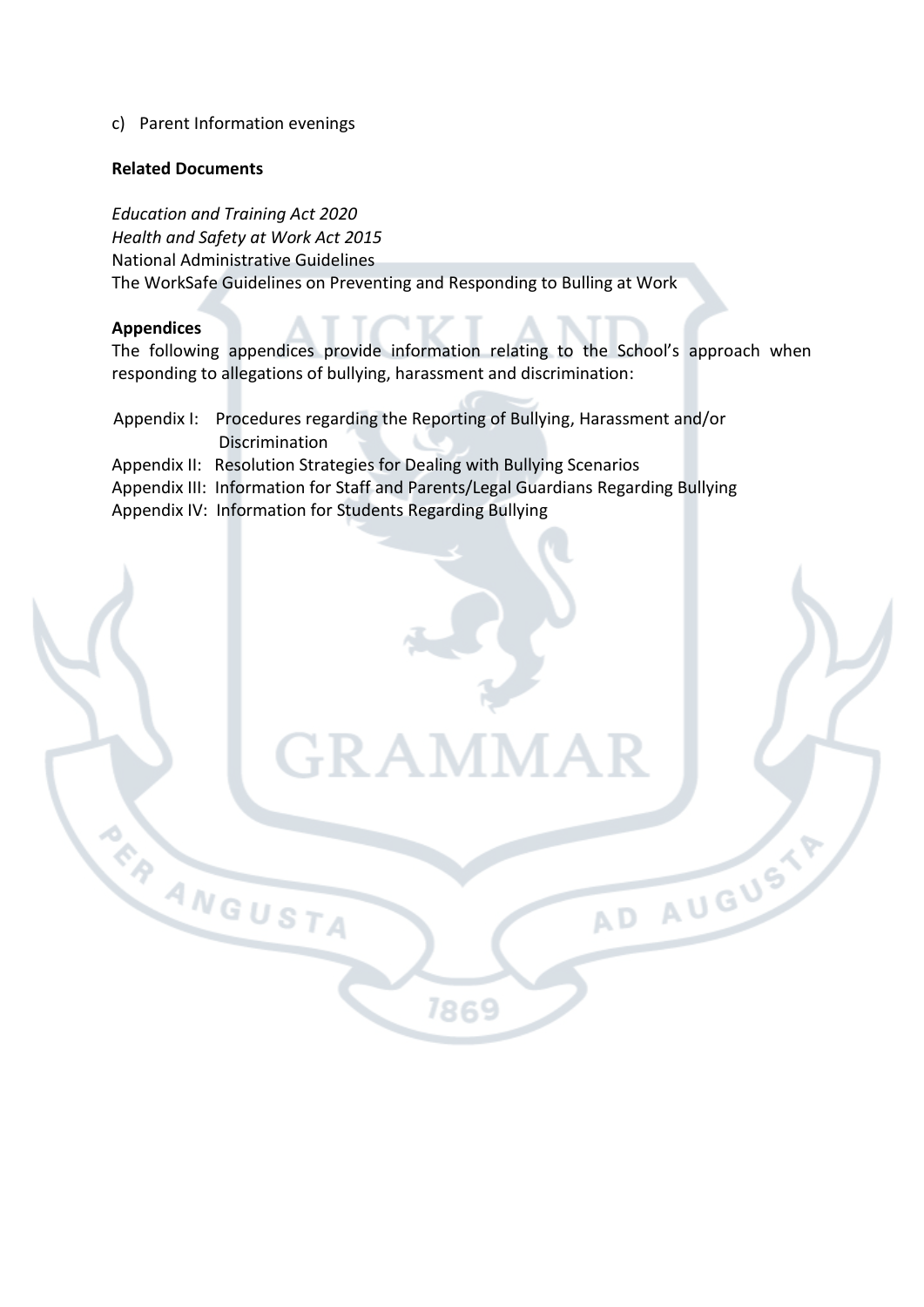# **APPENDIX I: Procedures regarding the Reporting of Bullying, Harassment and/or Discrimination**

# **Students Reporting Bullying, Harassment and/or Discrimination**

Students should report instances of bullying, harassment and/or discrimination immediately to a School Counsellor, a member of Staff or a Prefect/Senior Student.

When bullying, harassment and/or discrimination is reported, appropriate action will follow as soon as practicable.

# **Parents/Legal Guardians Reporting Bullying, Harassment and/or Discrimination**

Incidents reported by parents/legal guardians are treated in the same way as those reported by students. These will be referred to the relevant Form level Dean to consider.

# **Initial Response by Teaching Staff**

A staff member should respond to allegations in the first instance by:

- listening to the complainant
- reassuring the complainant
- offering help, advice and support to the complainant
- informing the Dean or School Counsellor if the bullying is not able to be resolved informally, or if the teacher considers it appropriate to escalate the concerns in the first instance

### **The Process**

In all cases when bullying, harassment and/or discrimination is alleged to have occurred, and the matter has not been resolved informally, the following must occur:

- 1. The Dean or a School Counsellor should be informed immediately
- 2. A strategy will be determined, with reference to **Appendix II - Resolution Strategies for Dealing with Bullying Scenarios.** In deciding upon an appropriate strategy, the Dean or School Counsellor will consider the seriousness of the allegations and the views of the complainant
- 3. Depending on the nature of the incident, the parents/legal guardians of the student parties and/or external agencies may be contacted. Where appropriate, the students who are involved in the situation will be interviewed
- 4. A written record of the process will be kept on the student management system for future reference
- 5. Should the Dean and Deputy Headmaster determine the behaviour is serious, the behaviour will be referred to the Headmaster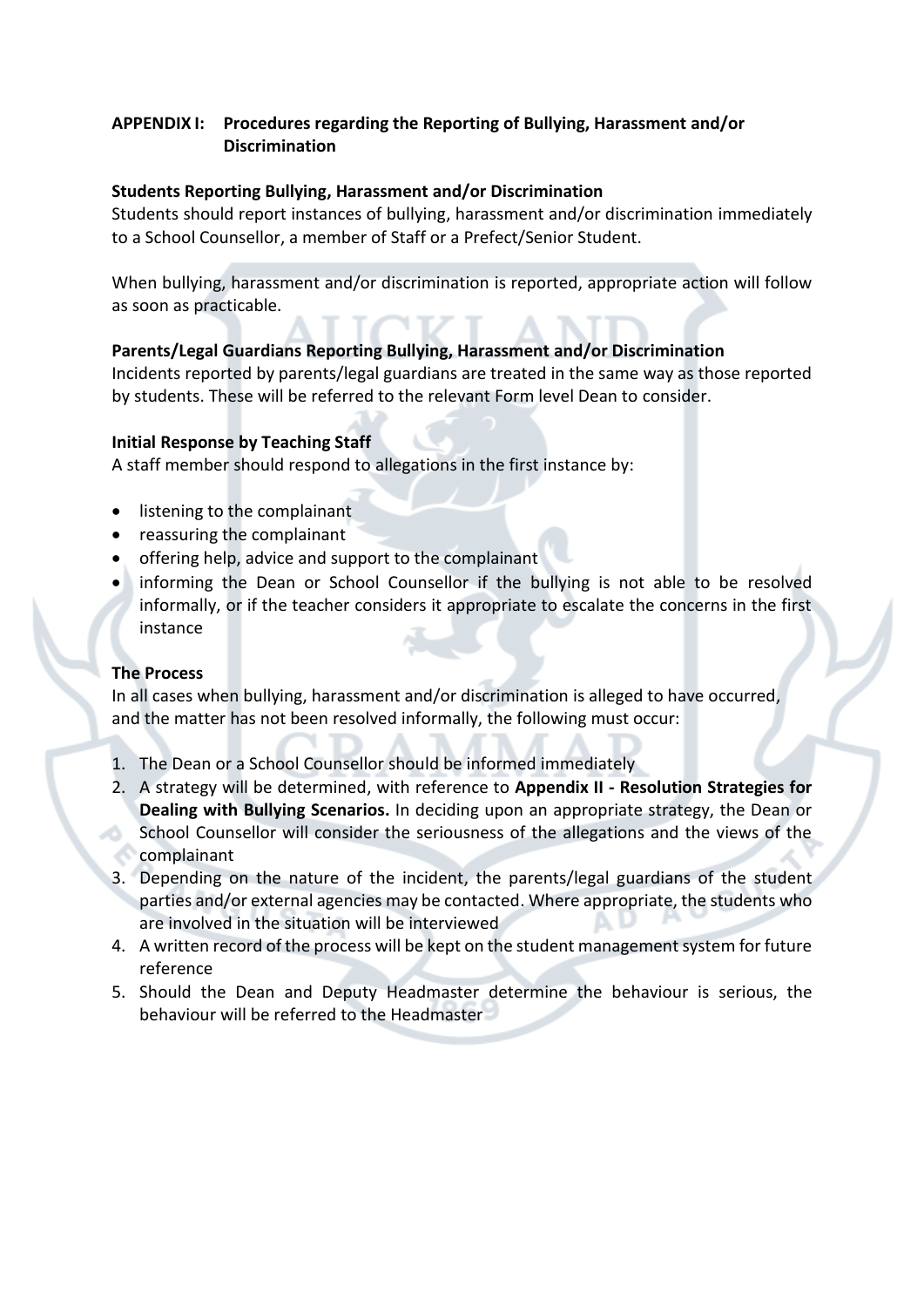# **APPENDIX II: Resolution Strategies for Dealing with Bullying Scenarios**

A positive approach is promoted through:

- a) searching for solutions
- b) allocating responsibility not blame
- c) looking forward not back
- d) focusing on and changing behaviour, not personalities
- e) examining relationship processes not incidents
- f) resolving the problem promptly

Key strategies to be used include (but are not limited to):

- a) mediation with adults
- b) peer mediation programmes
- c) family group conferences
- d) active listening and counselling based approaches
- e) anger and confrontation management courses
- f) assertiveness training groups
- g) working with 'victims' to raise self-esteem and coping strategies

More severe responses include:

ER ANGUSTA

- a) removal from teaching groups or Form Class
- b) withdrawal from Interval and Lunchtime privileges
- c) Detention
- d) withholding participation on School trips or sports events that are not an essential part of the curriculum
- e) involving Oranga Tamariki, Specialist Education Services or another appropriate agency in the case of persistent bullies or serious issues

7869

AD AUGUSTY

- f) parent/legal guardian meetings/Final Written Warning/Daily Report
- g) Stand-down/Suspension/Exclusion/Expulsion

The School's disciplinary procedures will be invoked where appropriate.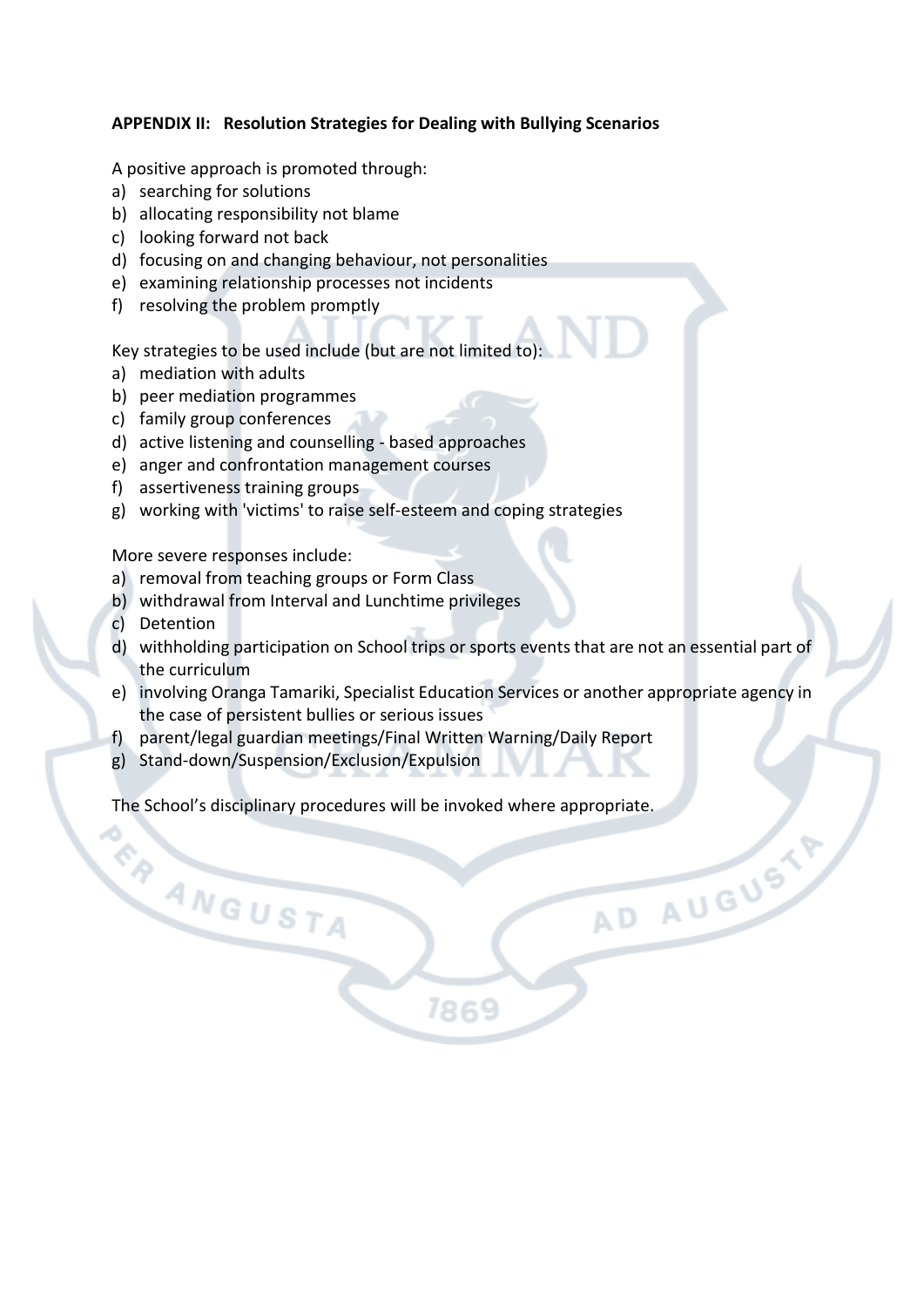# **APPENDIX III: Information for Staff and Parents/Legal Guardians Regarding Bullying**

### **What is bullying?**

Bullying is defined as repeated and unreasonable behaviour directed to another person or group of people that can lead to physical or psychological harm. Bullying may be direct or indirect.

| <b>Personal Attacks (Direct)</b>                  | <b>Task-related Attacks (Indirect)</b>     |  |
|---------------------------------------------------|--------------------------------------------|--|
| Physical actions (e.g. hitting, kicking, taking   | Giving unachievable tasks - impossible     |  |
| belongings)                                       | deadlines - unmanageable workloads -       |  |
|                                                   | setting up to fail                         |  |
| Verbal attacks (e.g. name calling, insulting      | Constant criticism of work                 |  |
| remarks about another person)                     |                                            |  |
| Spreading inappropriate and/or incorrect          | Changing goalposts or targets              |  |
| stories                                           |                                            |  |
| Being shouted or yelled at                        | Withholding or concealing information -    |  |
|                                                   | information goes missing                   |  |
| Ignoring - excluding - silent treatment -         | Reducing opportunities for expression -    |  |
| isolating                                         | interrupting when speaking                 |  |
| Attacking a person's belief, attitudes,           | Lack of trust                              |  |
| lifestyle or appearance                           |                                            |  |
| Threats of violence                               | Sabotage                                   |  |
| Cyberbullying – creating, sending, saving, or     | Meaningless tasks - unpleasant jobs -      |  |
| sharing material online that may offend or        | belittling a person's ability              |  |
| harass another person                             |                                            |  |
| Humiliation (in public or private)                | Scapegoating                               |  |
| Unwanted sexual approaches, offers, or            | Not given enough training or resources     |  |
| physical contract                                 |                                            |  |
| Ridiculing $-$ insulting $-$ teasing $-$ unwanted | Supplying incorrect or unclear information |  |
| jokes - sarcasm                                   |                                            |  |
|                                                   |                                            |  |

Be cautious about unnecessarily escalating allegations of bullying. No-one approves of bullying behaviour, but a certain amount of teasing and unfriendliness does occur across all agegroups. Children need to learn how to run their own relationships and cope with ups and downs in friendships. Too much adult intervention, or over-reaction, can blow trivial incidents out of proportion and stifle the development of judgment and problem-solving skills. Therefore, it may be best to consider low-level and informal responses to bullying before escalating matters. However, any serious incidents of bullying should be immediately escalated. 1869

Advice that can be shared with students to assist them in dealing with bullying is outlined in Appendix IV below.

### **What can you do if your son is being bullied?**

- Check with your son that what is described is in fact bullying i.e. it is deliberate, repetitive and stops your son from feeling safe
- Tell someone within the School; a teacher, a School Counsellor, your son's Form Master or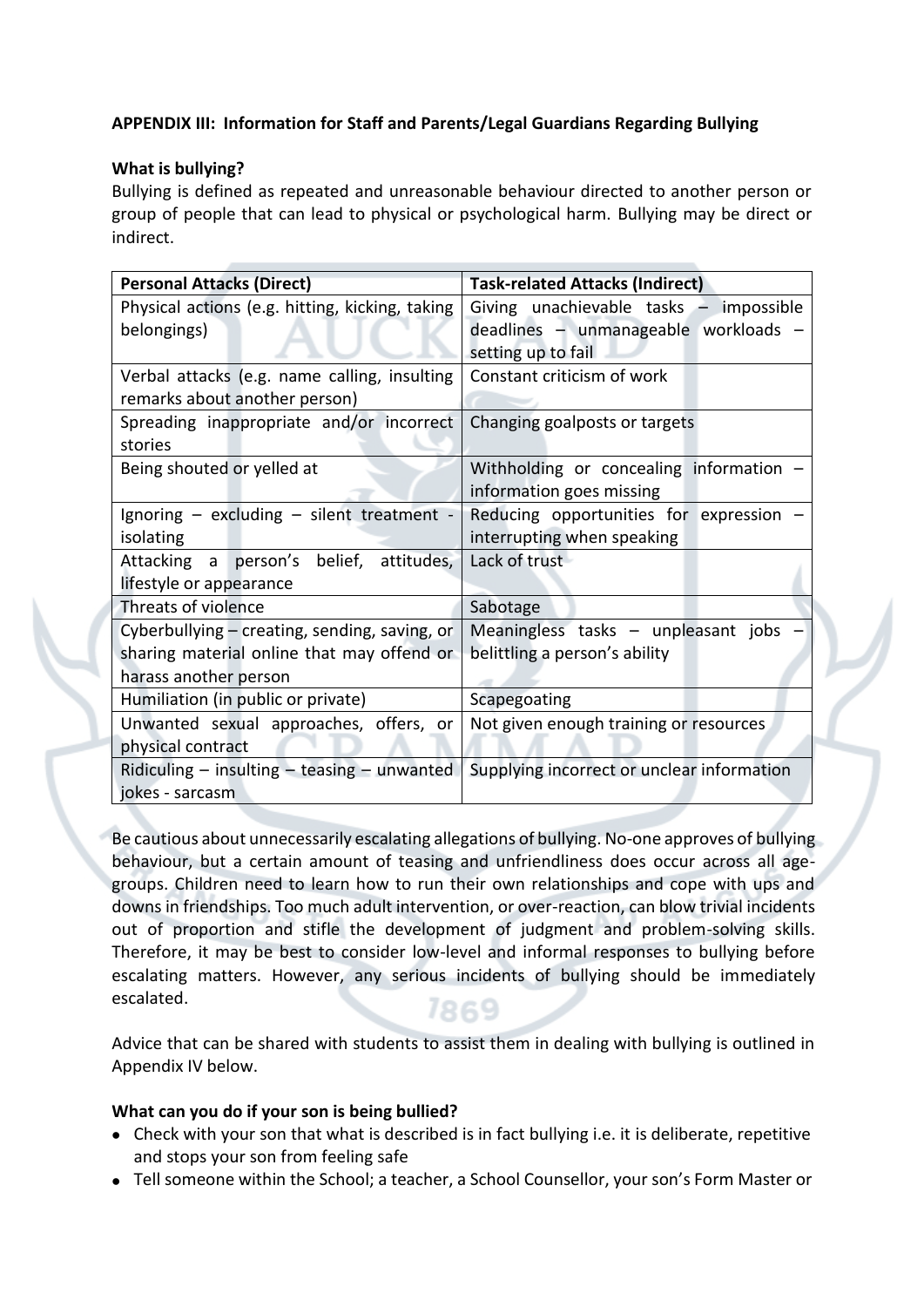Dean if the below approaches are unsuccessful, or if the allegations of bullying are serious:

- a) Self-confidence is a powerful defence against being bullied, so help your child learn assertive behaviour
- b) Be aware of the nature of your child and help him build protective behaviours. Observe
	- how he gets on with other children and help him improve his social skills
- c) Insist on positive relationships at home, especially among siblings. Children can be bullied

by members of their own family and repeat that behaviour at School

d) Be your child's social director. Find outlets for hobbies and interests and take them along

to clubs and groups. Involve them in your own hobbies

**RANGUSTA** 

- e) Model good relationships yourself so your child learns that conflict is not the only way to deal with problems
- f) Instil a sense of empathy in your child so he understands the distress felt by victims
- g) Keep your child occupied. A basketball hoop in the yard, extra-curricular activities or other play materials may stop the bullying that happens when children are bored and have nothing to do
- h) Ensure your child understands how to appropriately engage on social media and the internet generally, and what on-line behaviour is and isn't acceptable
- i) Ensure your child understands that fighting back is not the answer. Bullies usually pick on children they know they can beat. Counter-aggression will often provoke even more bullying
- j) Kids cannot always work it out on their own. Step in if you think your child is unable to cope
- k) Intervene when you feel behaviour is unacceptable and make your attitude clear

7869

l) Try not to over-react. Talk to your child's teachers to find out what is normal for that age-group. Talk with other parents/legal guardians because often a bully will have several victims

AD AUGUSTY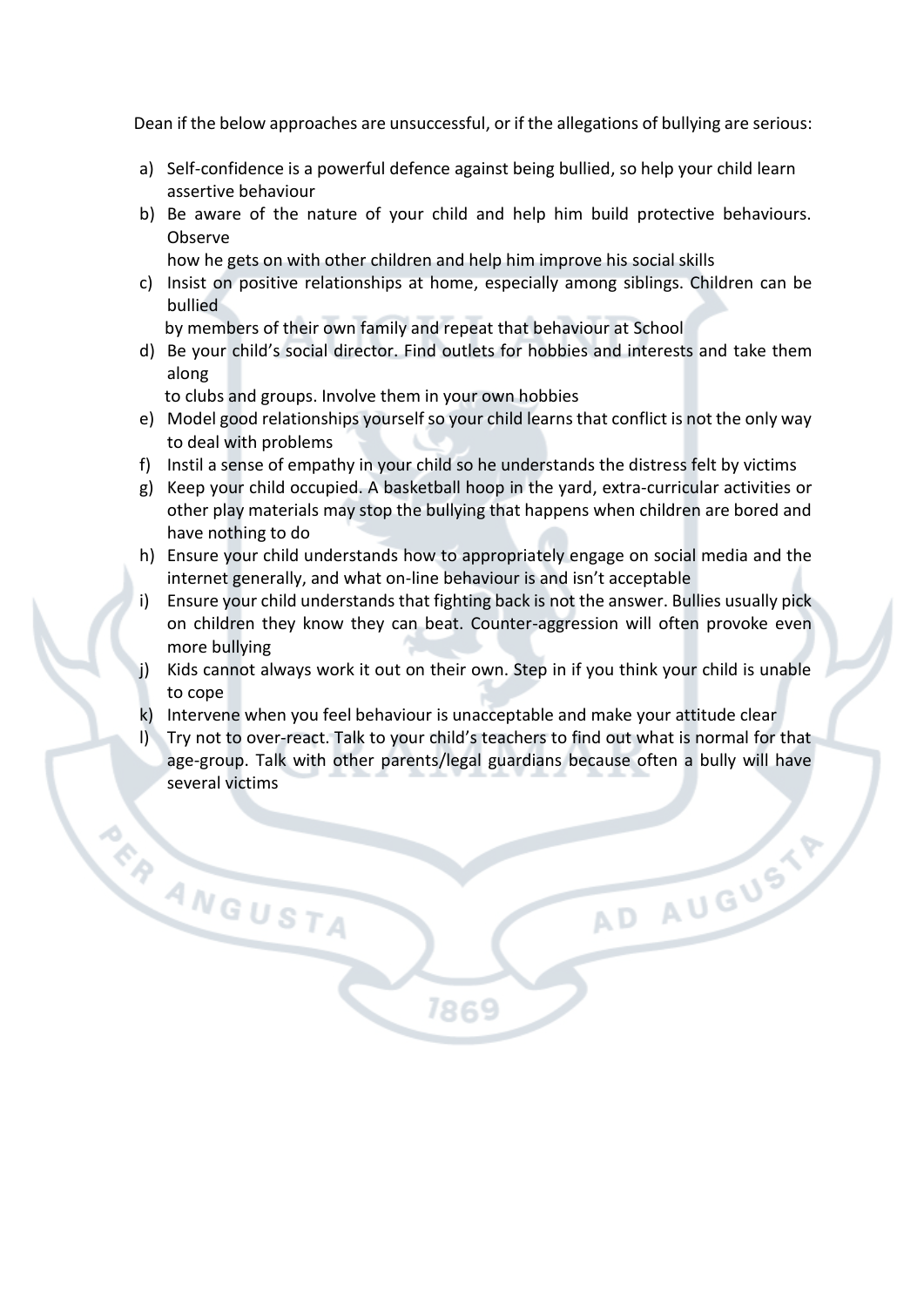# **Appendix IV: Information for Students Regarding Bullying**

# **What is bullying?**

Bullying is defined as repeated and unreasonable behaviour directed to another person or group of people that can lead to physical or psychological harm. Bullying may be direct or indirect.

| Physical actions (e.g. hitting, kicking, taking<br>Giving unachievable tasks - impossible<br>deadlines - unmanageable workloads -<br>belongings)<br>setting up to fail<br>Verbal attacks (e.g. name calling, insulting<br>Constant criticism of work<br>remarks about another person)<br>Spreading inappropriate and/or incorrect<br>Changing goalposts or targets<br>stories<br>Being shouted or yelled at<br>Withholding or concealing information -<br>information goes missing<br>Ignoring – excluding – silent treatment - Reducing opportunities for expression –<br>interrupting when speaking<br>isolating<br>Attacking a person's belief, attitudes,<br>Lack of trust<br>lifestyle or appearance<br>Threats of violence<br>Sabotage<br>Cyberbullying - creating, sending, saving, or<br>Meaningless tasks - unpleasant jobs<br>belittling a person's ability<br>sharing material online that may offend or<br>harass another person<br>Humiliation (in public or private)<br>Scapegoating<br>Unwanted sexual approaches, offers, or<br>Not given enough training or resources<br>physical contract | <b>Personal Attacks (Direct)</b>                  | <b>Task-related Attacks (Indirect)</b>     |
|-------------------------------------------------------------------------------------------------------------------------------------------------------------------------------------------------------------------------------------------------------------------------------------------------------------------------------------------------------------------------------------------------------------------------------------------------------------------------------------------------------------------------------------------------------------------------------------------------------------------------------------------------------------------------------------------------------------------------------------------------------------------------------------------------------------------------------------------------------------------------------------------------------------------------------------------------------------------------------------------------------------------------------------------------------------------------------------------------------------|---------------------------------------------------|--------------------------------------------|
|                                                                                                                                                                                                                                                                                                                                                                                                                                                                                                                                                                                                                                                                                                                                                                                                                                                                                                                                                                                                                                                                                                             |                                                   |                                            |
|                                                                                                                                                                                                                                                                                                                                                                                                                                                                                                                                                                                                                                                                                                                                                                                                                                                                                                                                                                                                                                                                                                             |                                                   |                                            |
|                                                                                                                                                                                                                                                                                                                                                                                                                                                                                                                                                                                                                                                                                                                                                                                                                                                                                                                                                                                                                                                                                                             |                                                   |                                            |
|                                                                                                                                                                                                                                                                                                                                                                                                                                                                                                                                                                                                                                                                                                                                                                                                                                                                                                                                                                                                                                                                                                             |                                                   |                                            |
|                                                                                                                                                                                                                                                                                                                                                                                                                                                                                                                                                                                                                                                                                                                                                                                                                                                                                                                                                                                                                                                                                                             |                                                   |                                            |
|                                                                                                                                                                                                                                                                                                                                                                                                                                                                                                                                                                                                                                                                                                                                                                                                                                                                                                                                                                                                                                                                                                             |                                                   |                                            |
|                                                                                                                                                                                                                                                                                                                                                                                                                                                                                                                                                                                                                                                                                                                                                                                                                                                                                                                                                                                                                                                                                                             |                                                   |                                            |
|                                                                                                                                                                                                                                                                                                                                                                                                                                                                                                                                                                                                                                                                                                                                                                                                                                                                                                                                                                                                                                                                                                             |                                                   |                                            |
|                                                                                                                                                                                                                                                                                                                                                                                                                                                                                                                                                                                                                                                                                                                                                                                                                                                                                                                                                                                                                                                                                                             |                                                   |                                            |
|                                                                                                                                                                                                                                                                                                                                                                                                                                                                                                                                                                                                                                                                                                                                                                                                                                                                                                                                                                                                                                                                                                             |                                                   |                                            |
|                                                                                                                                                                                                                                                                                                                                                                                                                                                                                                                                                                                                                                                                                                                                                                                                                                                                                                                                                                                                                                                                                                             |                                                   |                                            |
|                                                                                                                                                                                                                                                                                                                                                                                                                                                                                                                                                                                                                                                                                                                                                                                                                                                                                                                                                                                                                                                                                                             |                                                   |                                            |
|                                                                                                                                                                                                                                                                                                                                                                                                                                                                                                                                                                                                                                                                                                                                                                                                                                                                                                                                                                                                                                                                                                             |                                                   |                                            |
|                                                                                                                                                                                                                                                                                                                                                                                                                                                                                                                                                                                                                                                                                                                                                                                                                                                                                                                                                                                                                                                                                                             |                                                   |                                            |
|                                                                                                                                                                                                                                                                                                                                                                                                                                                                                                                                                                                                                                                                                                                                                                                                                                                                                                                                                                                                                                                                                                             |                                                   |                                            |
|                                                                                                                                                                                                                                                                                                                                                                                                                                                                                                                                                                                                                                                                                                                                                                                                                                                                                                                                                                                                                                                                                                             |                                                   |                                            |
|                                                                                                                                                                                                                                                                                                                                                                                                                                                                                                                                                                                                                                                                                                                                                                                                                                                                                                                                                                                                                                                                                                             |                                                   |                                            |
|                                                                                                                                                                                                                                                                                                                                                                                                                                                                                                                                                                                                                                                                                                                                                                                                                                                                                                                                                                                                                                                                                                             |                                                   |                                            |
|                                                                                                                                                                                                                                                                                                                                                                                                                                                                                                                                                                                                                                                                                                                                                                                                                                                                                                                                                                                                                                                                                                             |                                                   |                                            |
|                                                                                                                                                                                                                                                                                                                                                                                                                                                                                                                                                                                                                                                                                                                                                                                                                                                                                                                                                                                                                                                                                                             |                                                   |                                            |
|                                                                                                                                                                                                                                                                                                                                                                                                                                                                                                                                                                                                                                                                                                                                                                                                                                                                                                                                                                                                                                                                                                             | Ridiculing $-$ insulting $-$ teasing $-$ unwanted | Supplying incorrect or unclear information |
| jokes - sarcasm                                                                                                                                                                                                                                                                                                                                                                                                                                                                                                                                                                                                                                                                                                                                                                                                                                                                                                                                                                                                                                                                                             |                                                   |                                            |

# **What can you do if you are being bullied?**

- Tell someone; a teacher, a School Counsellor, a parent/legal guardian and/or a trusted adult. Once someone knows about what is occurring they can help you with the situation. Walk away. Sometimes it makes good sense to simply ignore a bully
- If possible try to defuse the situation with humour; even a bully can find a joke disarming
- Try being assertive- "Get a life. Leave me alone"
- Make friends and spend time together with these friends in the School grounds. Having a friend is an effective protective factor. Or if you like to be alone by nature, find School activities that allow you to be safe and alone, like the library or computers labs

# **How can you help stop bullying behaviour?**

- Treat all Staff and students with respect and dignity at all times
- Respect peoples' differences
- Do not engage in group behaviour towards another person that you know is inappropriate